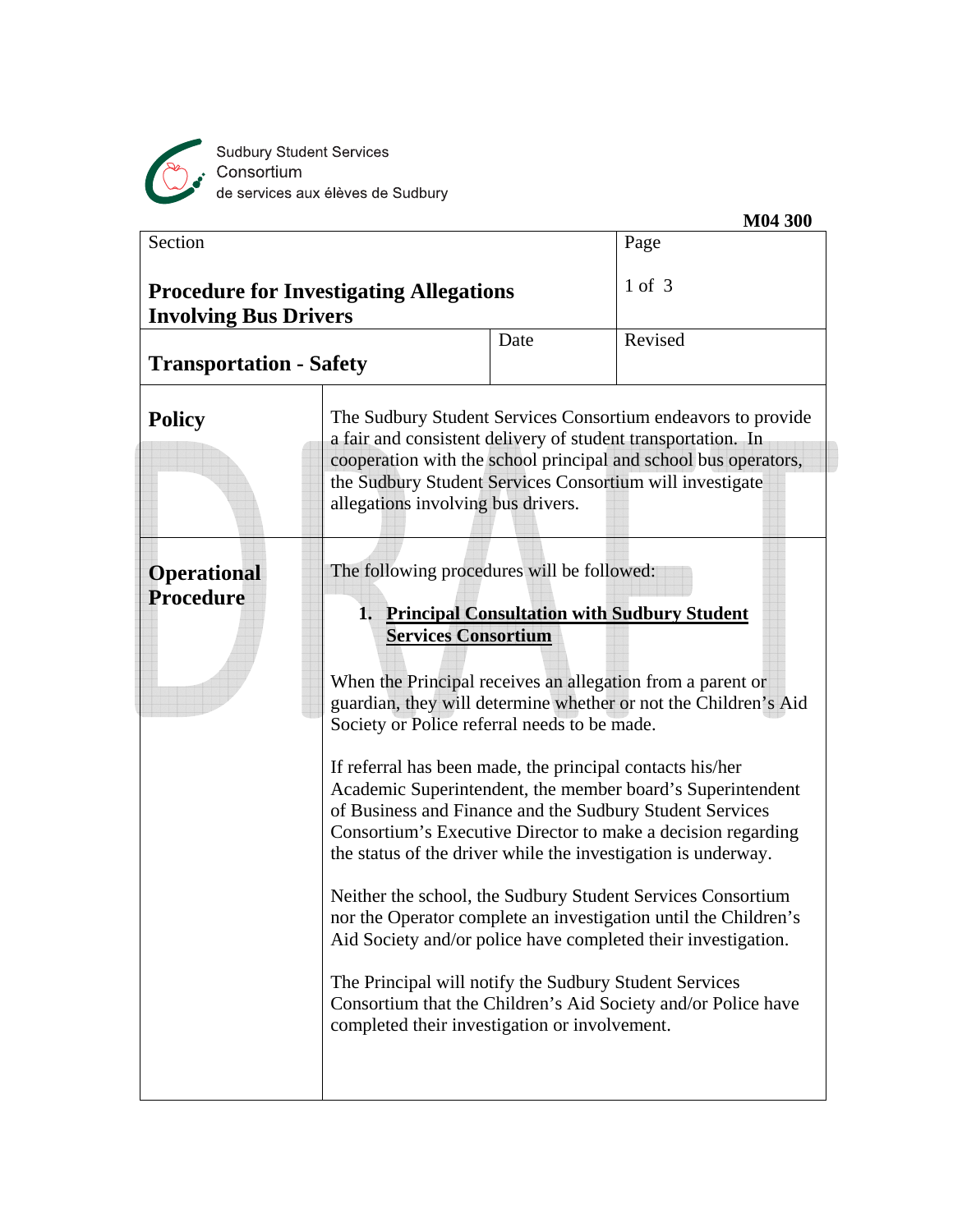|  | 2. After Children's Aid Society and/or Police Render                                                                                                                                                                                                       |
|--|------------------------------------------------------------------------------------------------------------------------------------------------------------------------------------------------------------------------------------------------------------|
|  | <b>Decision</b>                                                                                                                                                                                                                                            |
|  | The Principal sets a date in a timely fashion to meet with the<br>person who has made allegations (complainant). This person is<br>often the parent but may be a student, teacher, community<br>member.                                                    |
|  | The Principal invites the Sudbury Student Services Consortium's<br>Executive Director to be part of investigation.                                                                                                                                         |
|  | The Executive Director of the Sudbury Student Services<br>Consortium invites the Operator to be part of the investigation.<br>The Operator does not contact the driver at this time.                                                                       |
|  | The Principal interviews the Complainant to clarify the details of<br>the complaint. The Sudbury Student Services Consortium's<br>Executive Director and the Operator representative attends as<br>observers and will document the details of the meeting. |
|  | If a student is involved, the Principal interviews the student<br>(alleged victim). The Sudbury Student Services Consortium's<br>Executive Director and the Operator representative attends as<br>observers and will document the details of the meeting.  |
|  | The Principal establishes who might have witnessed the incident.                                                                                                                                                                                           |
|  | The Principal establishes a schedule of witness interviews. If<br>there are student witnesses, their parents or guardians must be<br>contacted and invited to attend with their child.                                                                     |
|  | The Principal interviews the witnesses. The Sudbury Student<br>Services Consortium's Executive Director and the Operator<br>representative attends as observers and will document the details<br>of the meeting.                                           |
|  | The Principal determines that no further witnesses will be<br>questioned or that further witnesses will be questioned as an<br>outcome of the initial interviews.                                                                                          |
|  | The Principal interviews the driver. The Sudbury Student<br>Services Consortium's Executive Director and the Operator<br>representative attends as observers and will document the details<br>of the meeting.                                              |
|  | The Principal in consultation with the Sudbury Student Services                                                                                                                                                                                            |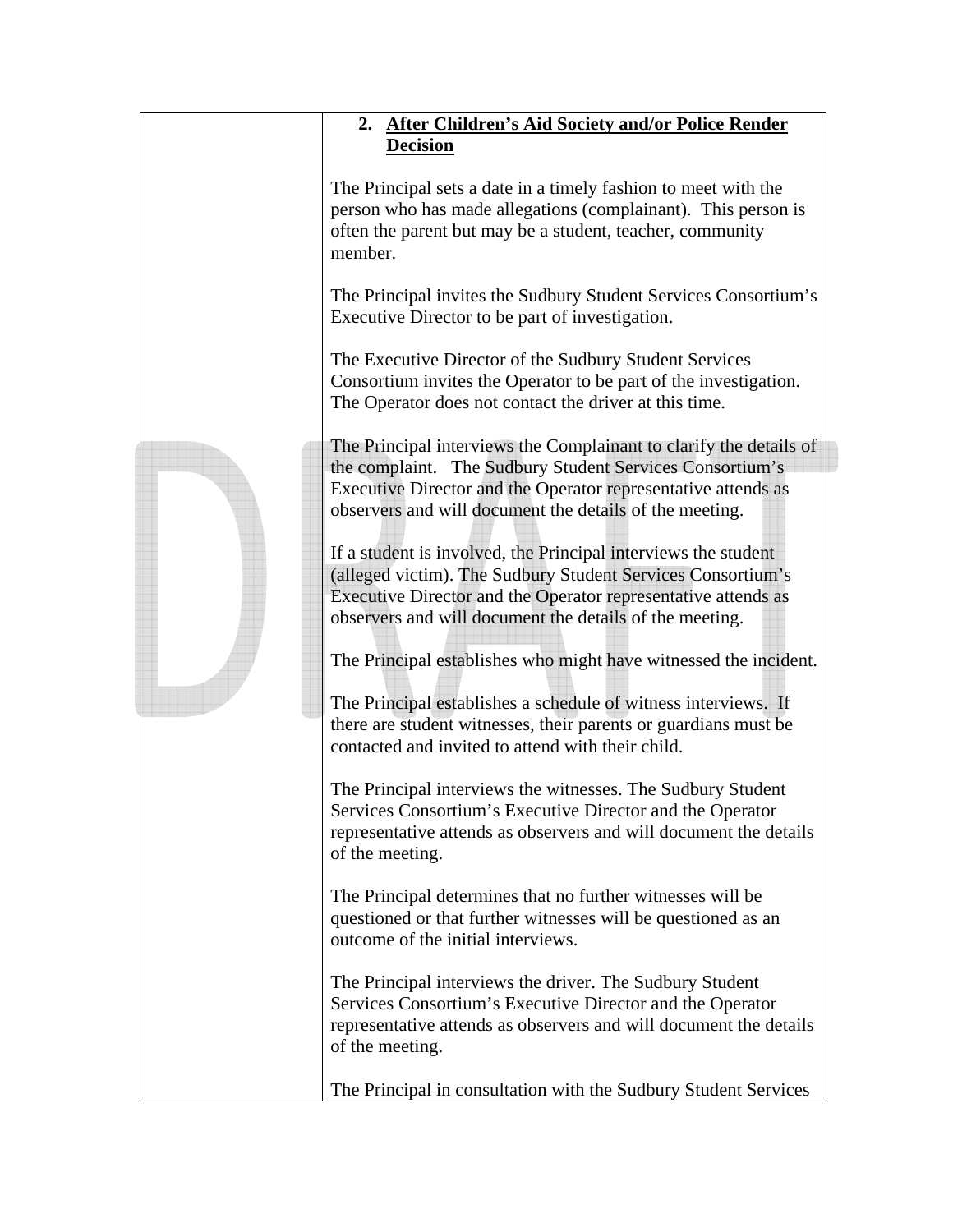|  | Consortium's Executive Director and Operator representative<br>determine if the incident occurred based on the credibility of<br>those interviewed and balance of probabilities. Did it happen?<br>Who do we believe?<br>The Principal in consultation with the Sudbury Student Services<br>Consortium's Executive Director and the Operator<br>representative determine if it did happen, was it wrong based<br>upon the Code of Conduct for the Board?                                                                                                                                                                                                                                                                                                                                                                                                                                                                                                                                                               |
|--|------------------------------------------------------------------------------------------------------------------------------------------------------------------------------------------------------------------------------------------------------------------------------------------------------------------------------------------------------------------------------------------------------------------------------------------------------------------------------------------------------------------------------------------------------------------------------------------------------------------------------------------------------------------------------------------------------------------------------------------------------------------------------------------------------------------------------------------------------------------------------------------------------------------------------------------------------------------------------------------------------------------------|
|  | The Principal, the Sudbury Student Services Consortium's<br>Executive Director and the Operator representative determine if<br>it was wrong and if discipline is warranted. If discipline is not<br>warranted, will expectations be set out verbally or in writing?                                                                                                                                                                                                                                                                                                                                                                                                                                                                                                                                                                                                                                                                                                                                                    |
|  | The Principal, the Sudbury Student Services Consortium's<br>Executive Director and the Operator representative determine if<br>discipline is warranted, what is the appropriate level of<br>progressive discipline? The choices are: verbal reprimand,<br>written reprimand, suspension without pay length of suspension,<br>termination or some other form of discipline. If a letter is to be<br>issued from the Operator who is the employer, the Operator will<br>draft the letter for review by the Sudbury Student Services<br>Executive Director, the Principal and the appropriate<br>Superintendents before it is delivered by the Operator.<br>The Operator representative will meet with the driver to conduct<br>a disciplinary meeting.<br>Notes of all meetings excluding all references to the drivers'<br>disciplinary measures, are stored in the principal's office with a<br>copy to the Sudbury Student Services Consortium's Executive<br>Director, the Operator and the Academic Superintendent. |
|  | 3. Process if Driver is Proven Innocent Regarding<br><b>Allegations</b>                                                                                                                                                                                                                                                                                                                                                                                                                                                                                                                                                                                                                                                                                                                                                                                                                                                                                                                                                |
|  | The Sudbury Student Services Consortium's Executive Director<br>will communicate with the Police Department to see if any<br>charges of public mischief should be laid. The Operator may<br>obtain legal advice as to whether any suits related to defamation<br>of character are warranted.                                                                                                                                                                                                                                                                                                                                                                                                                                                                                                                                                                                                                                                                                                                           |
|  | The Principal, in consultation with the Sudbury Student Services<br>Consortium's Executive Director will determine the warranted<br>student discipline or loss of transportation privileges.                                                                                                                                                                                                                                                                                                                                                                                                                                                                                                                                                                                                                                                                                                                                                                                                                           |